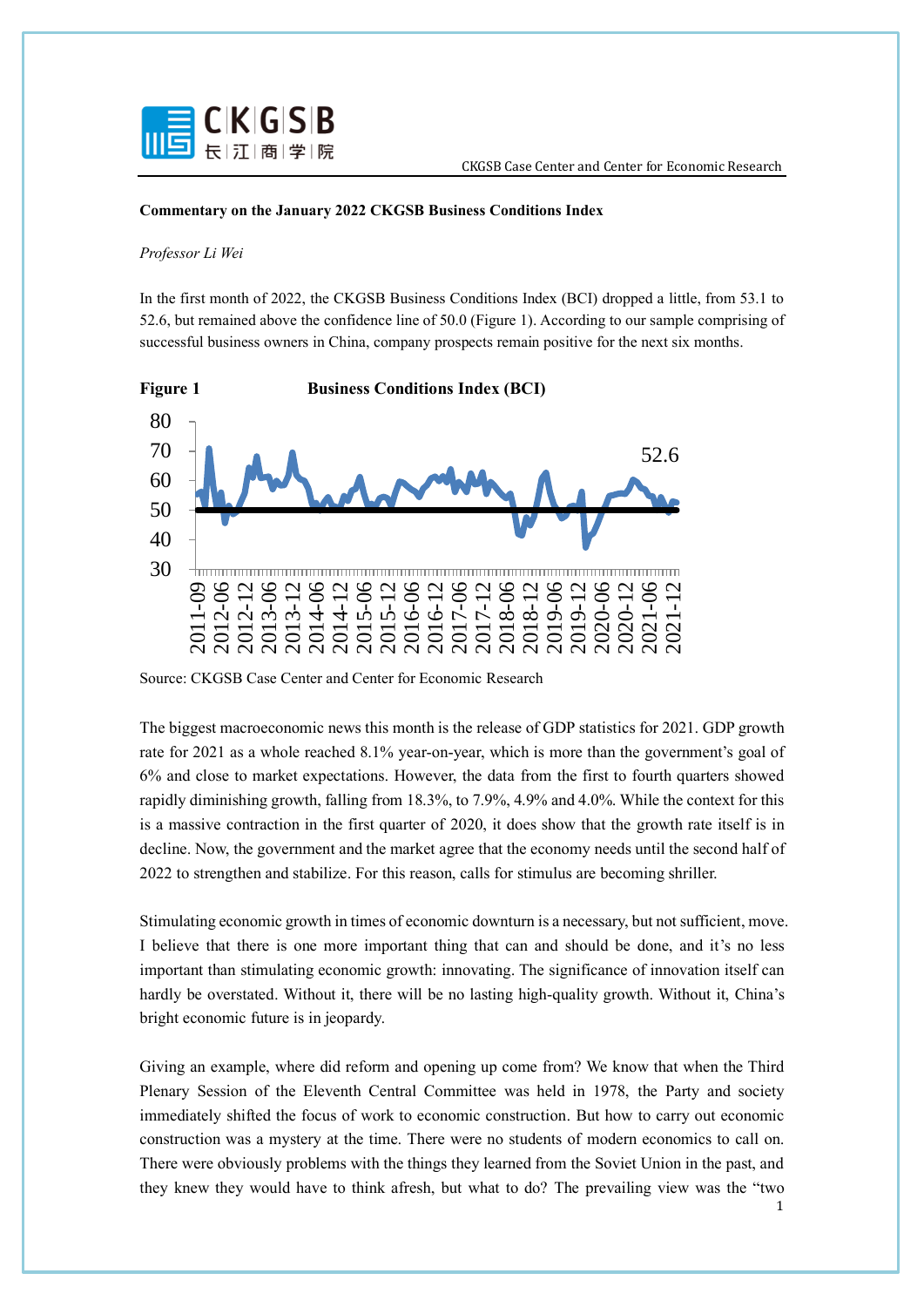

whatevers" (we resolutely uphold whatever Chairman Mao says; we unswervingly follow whatever Chairman Mao orders). But the "two whatevers" would lead back to the rut of the planned economy, and it would be impossible to extricate the country. Hu Yaobang and others first put forward the notion that "practice is the only criterion for testing the truth", which opened the door for innovation. In this environment, Nian Guangjiu, "the stupid melon seed dealer" was not looked down immediately as a "tail of capitalism". Shenzhen and other special economic zones introduced foreign capital and joined the international division of labor. With development, the household contract responsibility system in rural areas turned into a mainstream production system.

These economic development policies have traces in the past, but due to the general environment at that time, especially the shackles of people's minds, these policies could not be implemented. When these shackles were broken, positive policies had room to flourish.

To give another example, in 1989, there was serious political turmoil in China, which led to a sharp decline in economic growth. At that time, the idea of being identified as either "capitalist" or "socialist" was the talk of the nation, and people's enthusiasm for economic development was at its height. In 1992, Deng Xiaoping delivered a speech on his "Southern Tour" and put forward the "three favorables" criteria (judging whether something is good mainly depend on whether it is conducive to the development of the productive forces of a socialist society and whether it is conducive to the enhancement of socialism. Whether the country's comprehensive national strength is conducive to improving people's living standards). All of a sudden, the problem of whether something is capitalist or socialist became an issue of economic development, which liberated people's minds. Policy innovation, social innovation and business model innovation flourished for a while.

China's GDP growth rate in 2022 is expected to be around 5%, but this is a conclusion based on certain assumptions, including that China's policy environment has not changed significantly, and the international environment facing China's economy has not significantly changed. The coronavirus will inevitably continue to have an impact on the economy. Ever since reform and opening up started, it appears that when economic growth slows down significantly, large-scale structural reforms have the opportunity to substantially change China's policy environment, activate economic potential, and enhance potential growth. The implementation of structural reforms is often a case of policy innovation. China's economy now has made great progress in the past 40 years, but our per capita GDP has just crossed 10,000 US dollars not long ago, which leaves a huge gap with the 40,000 to 50,000 US dollars common in developed countries. According to China's Bureau of Statistics, 600 million residents have a monthly income of only 1,000 yuan. China still has a long way to go to become a developed country.

The large gap between China and developed countries also means that China still has a lot of room for development. As long as we actively and steadily promote structural reforms and exploit the potential economic growth rate to the full, then we can usher in a new round of growth, indeed highquality growth, and innovation can take its rightful place in the arsenal pushing structural reform.